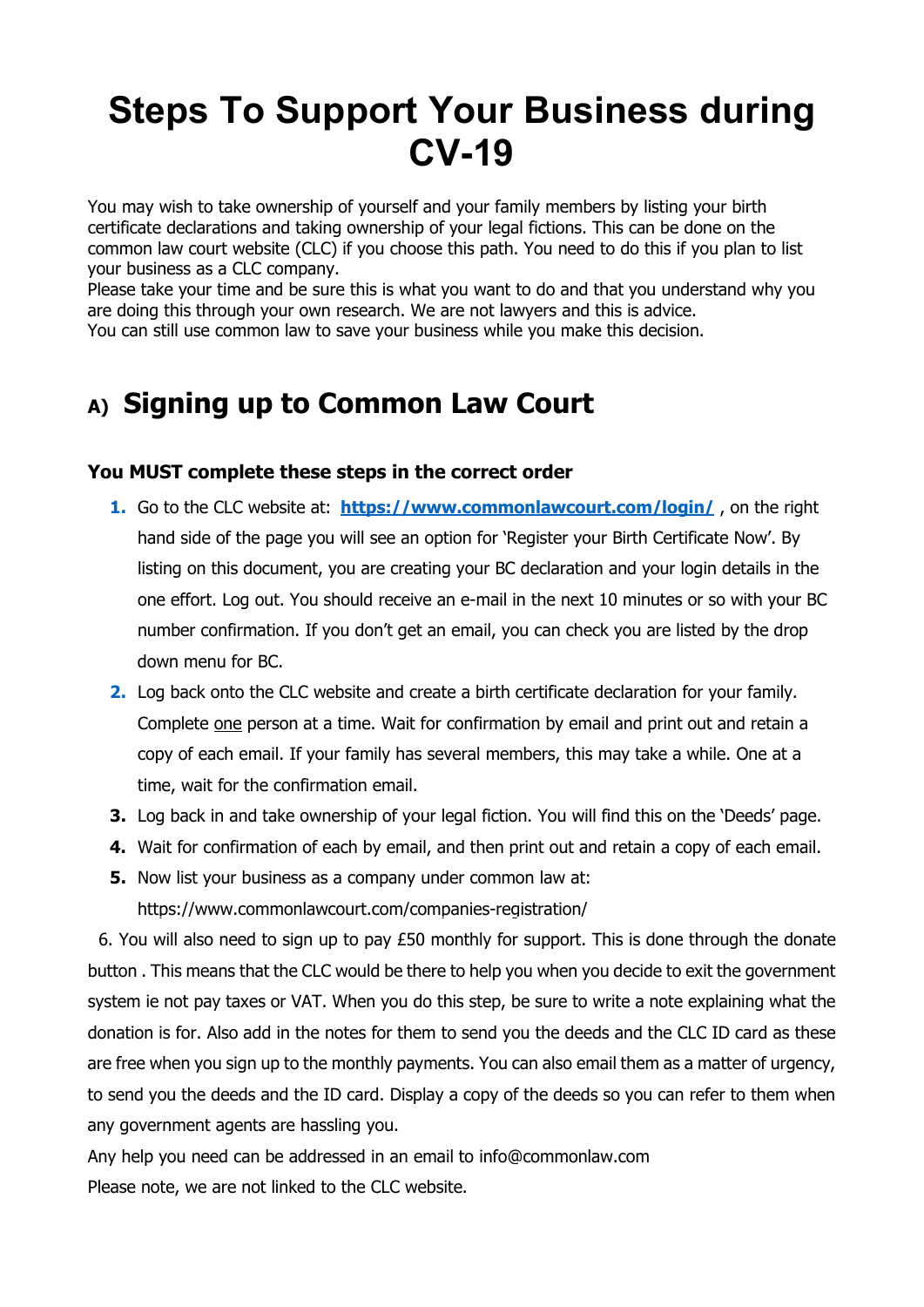## **B) Useful Documents**

- 1. Print, laminate or use a plastic sleeve, and display the '**CLC Business Trespass Notice'** (see files in the group. It's a green notice with a red title ) . This is a powerful document as a living wo/man. Your place of business is private, owned by you the living wo/man. It is your place of earning. This means you chose who can come in.
- 2. Print off a few copies of the '**Do Not Consent Notices**' from the group files. These can be handed out if you feel a lack of confidence at the beginning. The notice states that the business is under CLC and stands under its jurisdiction.
- 3. You may want to print off copies of **conditional acceptance notices** depending on the type of visits and the reasons for them. These are quite powerful as they ask the agents for proof of claims.
- 4. There is also a **conditional notice against closures** which you may wish to send to government, council, police etc
- 5. You can also adapt the **Risk Assessment** in the files to your business (named **CV-19 Hazard Management Original**). Our risk assessment is evidence and research based and the links are also included.

This may be needed if you wish to accept advice for example from any agents you wish to continue to use. For example 'Health inspector'. You must stand firm and make sure they understand that you are taking advice and do not wish to contract with them. Explain to them your business is run under CLC and not statutory regulations.

### **C) What to say and not to say**

- The key is to AVOID making joinder with any government agents.
- Never give your name. Even if they know your name, as it is your business, they still need you to confirm that verbally.
- Be sure to inform other members of staff to NOT answer questions and inform them to call you straight away if you are not there, without them stating your name. They could refer to you as the manager.
- Stick to your script and do not make statements. These can be used against you.
- Do not answer their questions as these are to trick you into making statements which can be used to make joinder and can confuse you and get you to state your opinions. Keep them to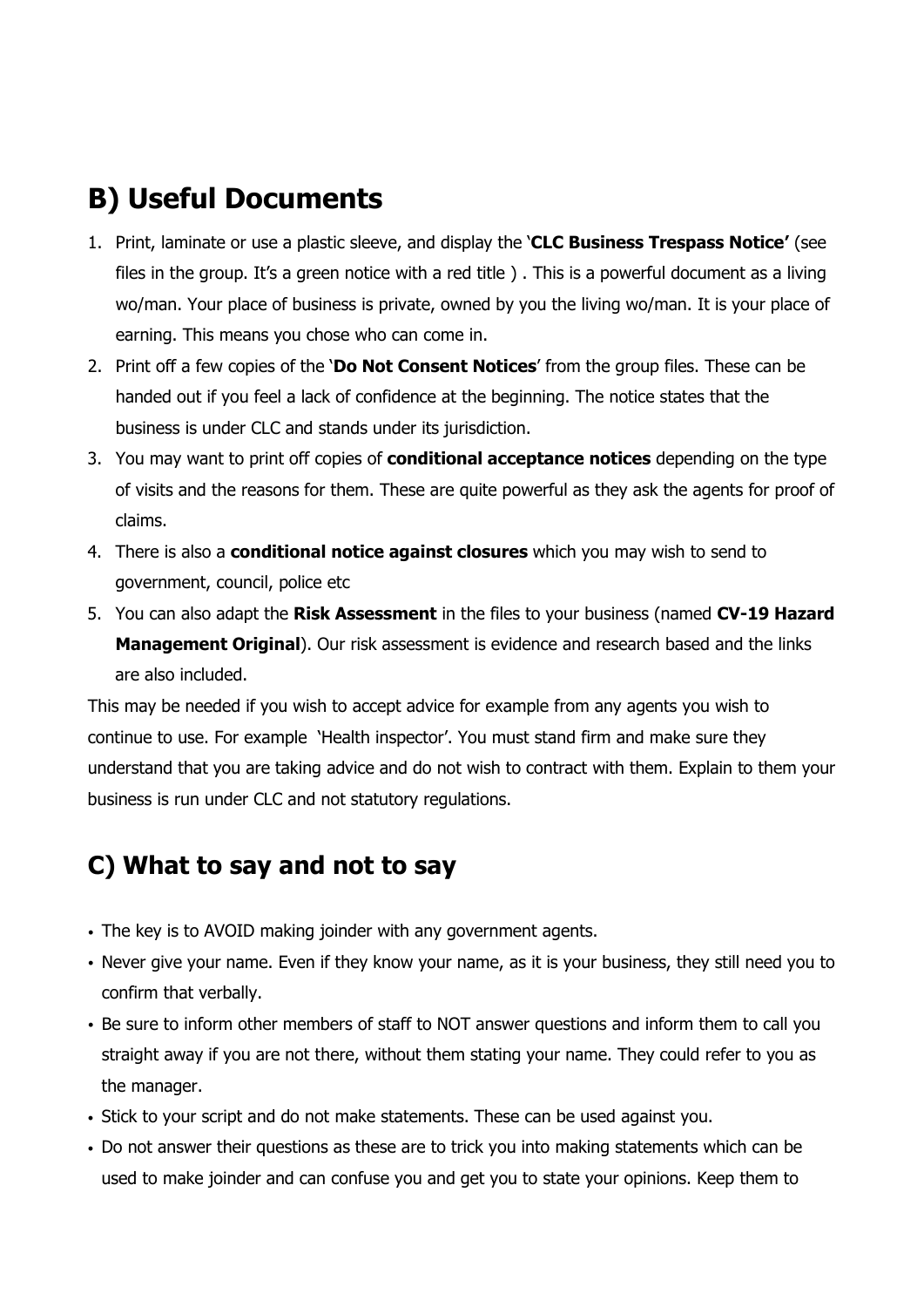yourself. Don't try to argue with them about the measures and how you disagree etc STICK TO THE SCRIPT.

- If they read your rights, threaten with a fine, or to close you down, begin to say I do not consent and I do not wish to contract with you. Say these at least 3 times. Keep repeating if necessary while they try to issue a fine or make their threats.
- Tell them they are trespassing and that you wish them to leave. Say this three times and they tend to leave after the third time.
- If they tell you, you don't need to consent. You might want to remind them that this country is ruled by consent. And statutory regulations, acts and statutes are only law, when you consent. And you do not consent. This is your right and you do not wish to give away your right.
- Repeat the above every time you get a visit.
- Stay firm and with time, you will notice the fear you had disappear..
- After a few visits, other steps you can take are to put them on notice with a firm verbal warning. You will be warning them in their personal capacity. Meaning if you were to take them to court, they would not have their superiors helping them. Repeat your warning firmly at least three times. They should leave.

#### **Sample conversation: (Be sure to video record ) It is a good idea to rehearse verbally** .

Hello there, may I speak to the manager?

- Have you read the trespass notice on the door, sir ? Please read it and understand it.
- We are not trespassing. We have every right to be here. We had a report that you are not following the Covid regulations and we are here to investigate this.
- May I have your name, badge number and can you state which station you are operating from?
- Of course. ............. So, why are you not wearing a mask?
- These premises operate under CLC jurisdiction. I do not wish to contract with you. (you could hand the notice or point them to the CLC company deed)
- I am not here for a contract. Why are you not wearing a mask?
- I do not wish to **contract** with you.
- As I said, I am not here for a contract. Are you following the regulations?
- I do not wish to **contract** with you and I not **consent** to the regulations.
- You have no choice. You must consent to the law.
- Statutory regulations are only law when we **consent** . And I DO NOT **CONSENT.**
- They are laws, the law of the land.
- I DO NOT **CONSENT**. I DO NOT **CONSENT. And I do not wish to contract with you.** Please leave.